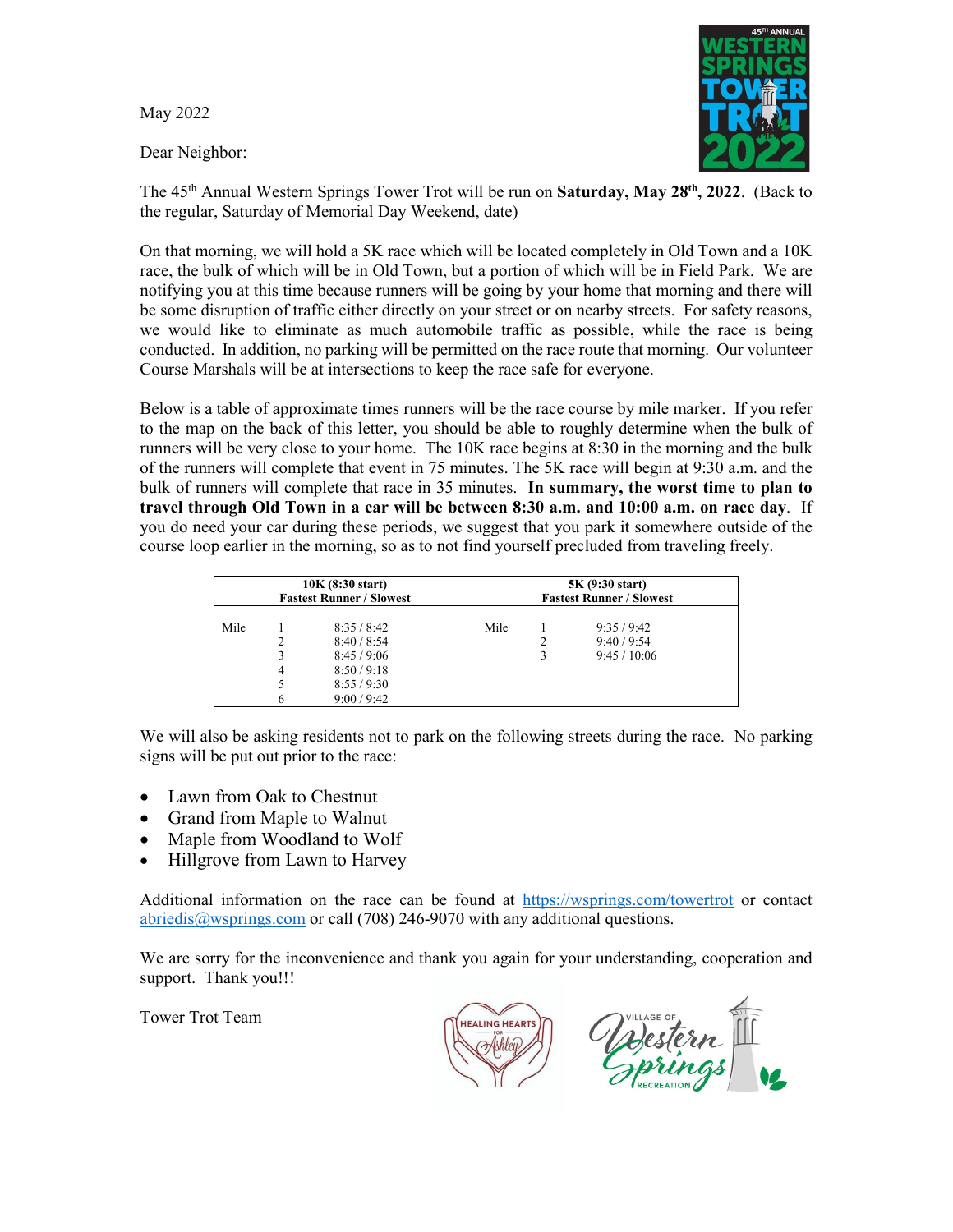## **Western Springs Tower Trot**

10K Course IL-18013-WR

8:30 AM

2022 barricade locations

Race Day Registration at Grand Avenue **Community Center at** 4211 Grand Avenue & Chestnut Street